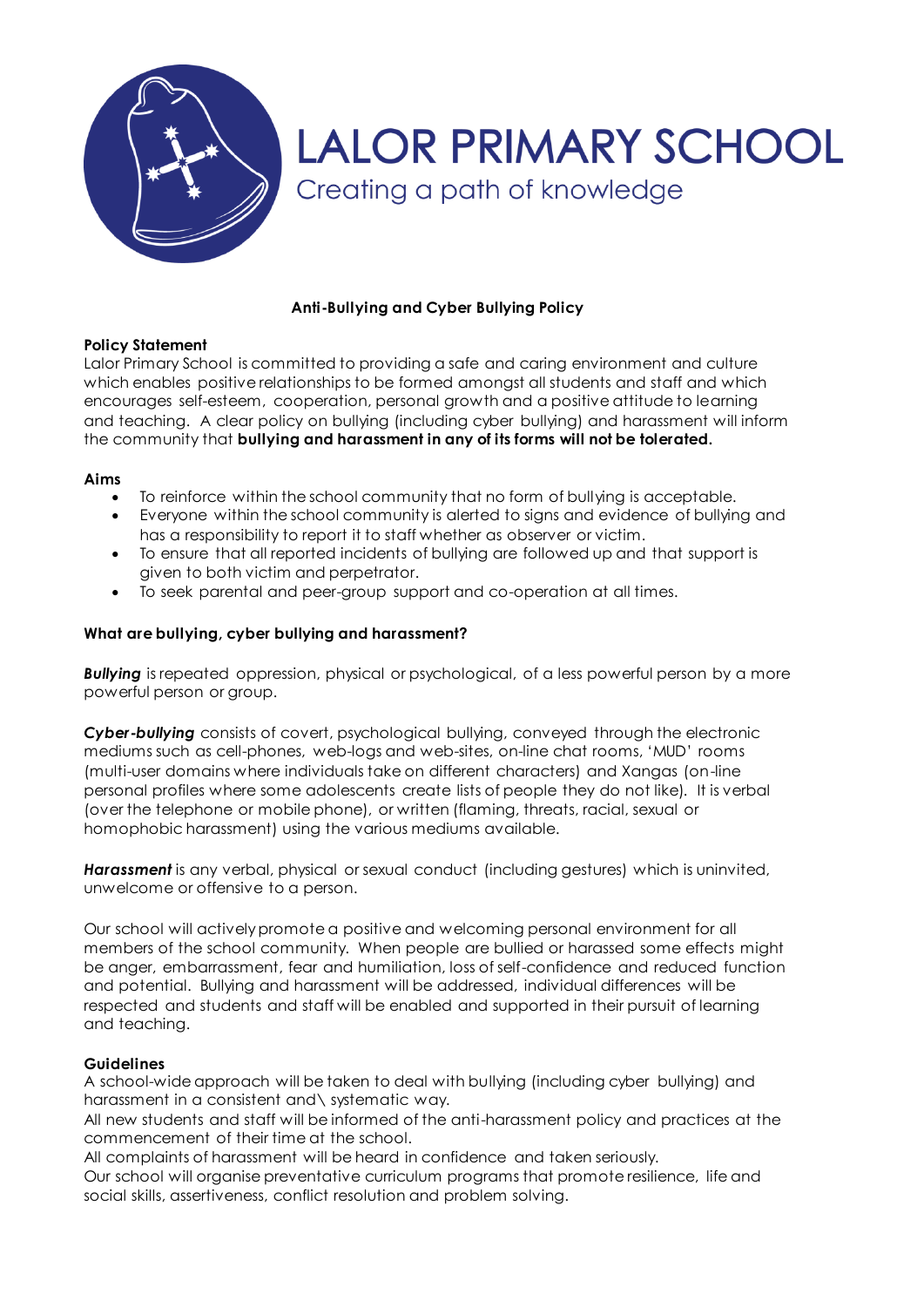Staff programs will occur periodically to keep staff informed of current issues/strategies for dealing with these issues.

There will be disciplinary consequences, covering a range of strategies, for those in breach of the Anti-Bullying (including cyber bullying) and Anti- Harassment Policy, guidelines and procedures **(see Appendix A)**.

# **Program**

Constructive strategies to deal with harassment will include: education in coping strategies; assertiveness training; problem solving and social skills; counselling and behaviour modification. These strategies will be employed in preference to punitive sanctions and negative consequences.

The Anti-Bullying and Anti-Harassment Policy of the school will be widely promoted to students, staff, parents/carers and the local community. A summary of the policy will be included in the Student Enrolment Package while new staff will receive extensive documentation as part of the school's induction process.

The school leadership team and the teachers will work together to ensure the safety of all school members in situations of bullying (including cyber bullying) and harassment, by thoroughly investigating all complaints while respecting the need for confidentiality, notifying parents/carers and planning interventions.

If a teacher feels a student is at serious and imminent risk from bullying (including cyber bullying) and harassment then it is their professional duty to pass on the information to an appropriate person in order to ensure appropriate support for the student. It is important that teachers document fully their interaction with the student and to verify the actions taken.

Student programs will be organized to raise student awareness about bullying (including cyber bullying) and harassment, to provide a forum for discussion of matters and to aid development of attitudes. Some matters will be dealt with formally in the curriculum and in peer support programs, leadership programs, extra-curricular programs and occasional activities run by outside experts and workers. The curriculum will include anti-bullying messages and strategies in line with current DET materials e.g. 'The Friendly Schools' and 'No Blame Approach to Bullying' programs.

Professional development will be provided for staff relating to bullying (including cyber bullying) and harassment and proven strategies to address these issues in classrooms will be shared with all staff. The school will provide specialist resources such as books, videos, kits and off site in-service activities to assist staff in responding appropriately to bullying (including cyber bullying) and harassment issues.

Disciplinary consequences for bullying (including cyber bullying) and harassment will comply with the school's Welfare and Discipline Policy. The principal or their nominee will provide disciplinary consequences including suspension in accordance with Department of Education and Training (DET) Student Engagement and Inclusion Guidelines.

## **Related Policies and Resources**

*Links which are connected with this policy are:*

- *DET's [Effective Schools are Engaging Schools: Student Engagem ent Policy Guidelines](http://www.eduweb.vic.gov.au/edulibrary/public/stuman/wellbeing/segpolicy.pdf)*
- *DET's Safe Schools are [Effective School's](http://www.eduweb.vic.gov.au/edulibrary/public/stuman/wellbeing/SafeSchoolsStrategy.pdf)*
- *The school's Internet Use Policy (re cyber-bullying)*
- *<http://www.education.vic.gov.au/aboutschool/childhealth/bullying.htm>*
- *<http://www.education.vic.gov.au/healthwellbeing/safety/bullying/default.htm>*
- *[http://www.education.vic.gov.au/healthwellbeing/safety/bullying/schoolstrategy.htm #7](http://www.education.vic.gov.au/healthwellbeing/safety/bullying/schoolstrategy.htm#7)*
- *[http://www.education.vic.gov.au/healthwellbeing/wellbeing/engagem ent/default.htm](http://www.education.vic.gov.au/healthwellbeing/wellbeing/engagement/default.htm)*
- *[http://www.eduweb.vic.gov.au/edulibrary/public/stum an/wellbeing/segm inisterorder.pdf](http://www.eduweb.vic.gov.au/edulibrary/public/stuman/wellbeing/segministerorder.pdf)*
- *[http://www.education.vic.gov.au/m anagement/elearningsupportservices/www/default.htm](http://www.education.vic.gov.au/management/elearningsupportservices/www/default.htm)*

## **Evaluation**

This policy will be reviewed as part of the school's three year review cycle. This policy was ratified at school council on August 20, 2019 and is scheduled for review in 2022.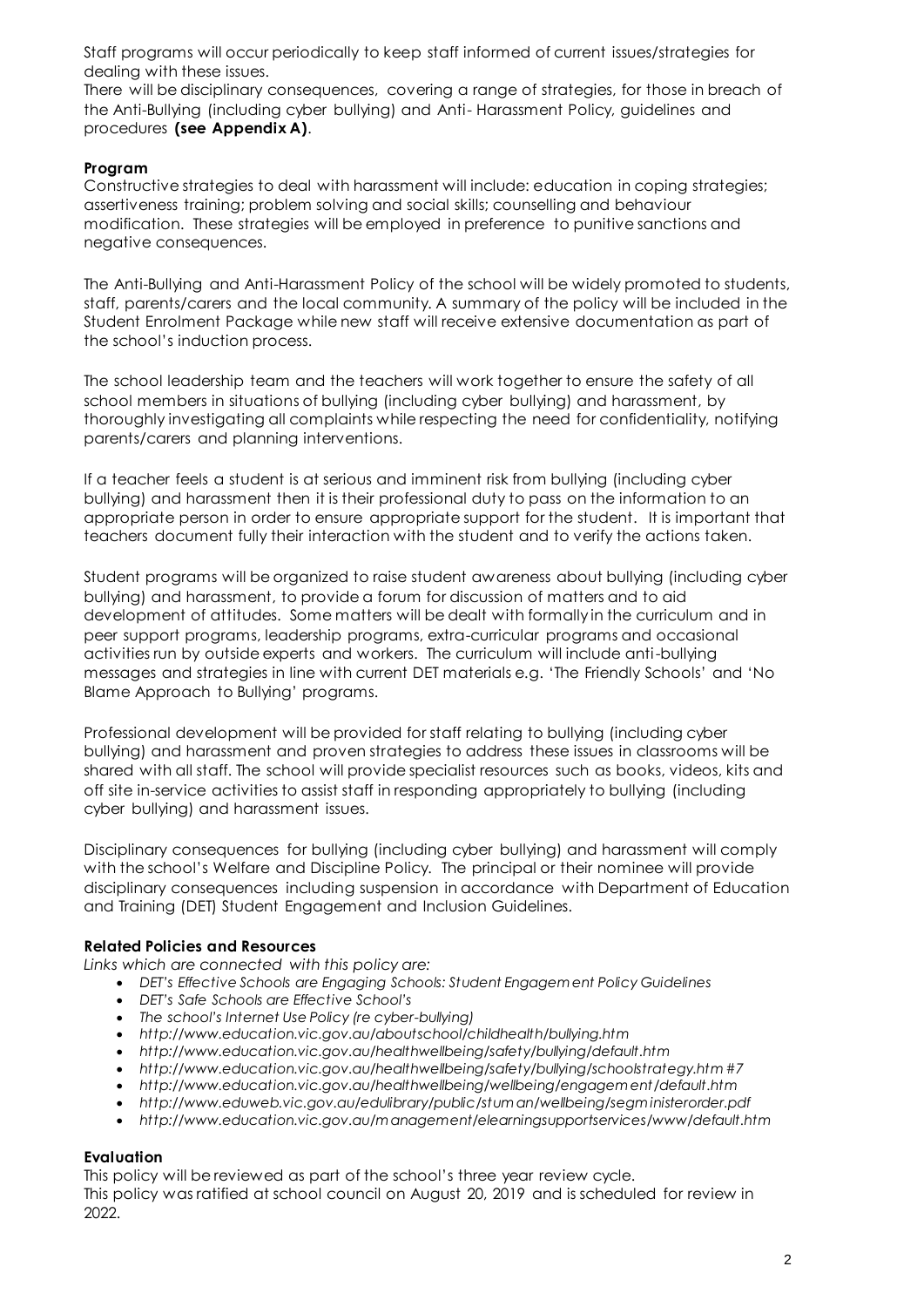# *Appendices which are connected with this policy are:*

- Appendix A: Anti-Bullying (including cyber-bullying) and Anti-Harassment Procedures
- Appendix B: Reporting on Incident of Bullying / Harassment Template
- Appendix C: Formal Referral of Student who has bullied / harassed other to Student Welfare Coordinator – Template

# **Appendix A**

**Anti-Bullying (including Cyber-Bullying) and Anti-Harassment Procedures**

# **1. What is Bullying, Cyber Bullying and Harassment?**

## **1.1 Bullying**

## *Definition of Bullying*

Bullying is when someone, or a group of people, who have more power at the time, deliberately upset or hurt another person, their property, reputation or social acceptance on more than one occasion.

# *Types of Bullying*

There are three broad categories of bullying:

- 1. **Direct physical bullying** e.g. hitting, tripping, and pushing or damaging property.
- 2. **Direct verbal bullying** e.g. name calling, insults, homophobic or racist remarks, verbal abuse.
- 3. **Indirect bullying** this form of bullying is harder to recognise and often carried out behind the bullied student's back. It is designed to harm someone's social reputation and/or cause humiliation. Indirect bullying includes:
	- Iving and spreading rumours
	- playing nasty jokes to embarrass and humiliate
	- mimicking
	- encouraging others to socially exclude someone
	- damaging someone's social reputation and social acceptance
	- cyber-bullying, which involves the use of electronic means to humiliate and distress

## *What Bullying is 'Not'*

Many distressing behaviours are not examples of bullying even though they are unpleasant and often require teacher intervention and management. There are three socially unpleasant situations that are often confused with bullying:

## *Mutual Conflict*

In mutual conflict situations, there is an argument or disagreement between students but not an imbalance of power. Both parties are upset and usually both want a resolution to the problem. However, unresolved mutual conflict sometimes develops into a bullying situation with one person becoming targeted repeatedly for 'retaliation' in a one-sided way.

## *Social Rejection or Dislike*

Unless the social rejection is directed towards someone specific and involves deliberate and repeated attempts to cause distress, exclude or create dislike by others, it is not bullying. *Single-episode acts of nastiness or meanness, or random acts of aggression or intimidation* Single episodes of nastiness or physical aggression are not the same as bullying. If a student is verbally abused or pushed on one occasion they are not being bullied.

Nastiness or physical aggression that is directed towards many different students is not the same as bullying

# **1.2 Cyber-bullying**

Consists of covert, psychological bullying, conveyed through the electronic mediums such as cell-phones, web-logs and web-sites, on-line chat rooms, 'MUD' rooms (multi-user domains where individuals take on different characters) and Xangas (on-line personal profiles where some adolescents create lists of people they do not like). It is verbal (over the telephone or mobile phone), or written (flaming, threats, racial, sexual or homophobic harassment) using the various mediums available.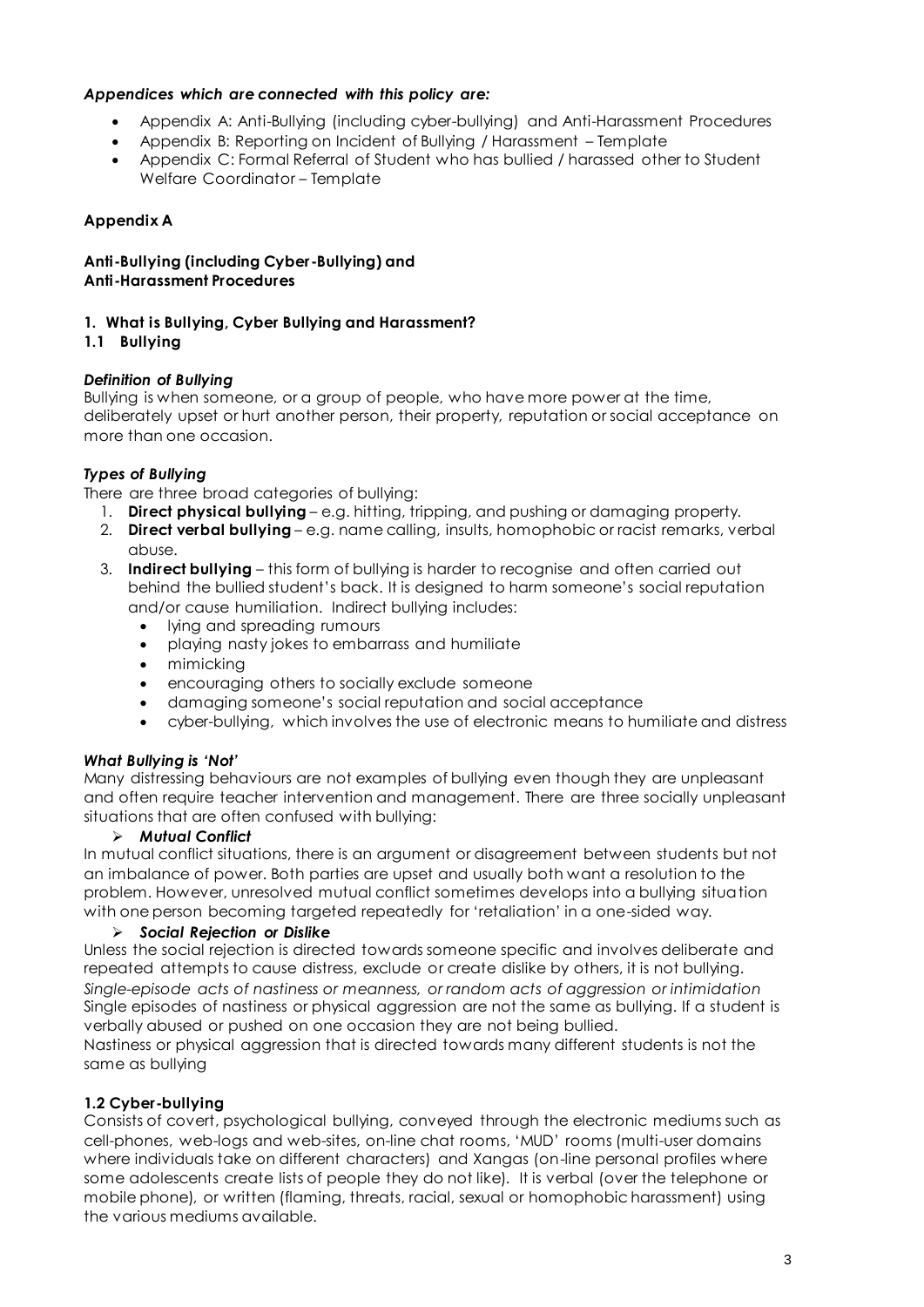# **1.3 Harassment**

Is any verbal, physical or sexual conduct (including gestures) which is uninvited, unwelcome or offensive to a person?

# **1. Why do we have a Policy on these?**

To provide a safe and friendly college environment for students and staff and to encourage care, courtesy and respect for others. All persons have a legal right to protection from harassment under the *Commonwealth Sex Discrimination Act* and the *Victorian Equal Opportunity Act*.

# **2. What are the effects of Bullying and Harassment?**

- poor health anxiety, depression
- lower self esteem
- reduced study performance
- missed classes, social withdrawal
- reduced career prospects

# **3.1 Am I bullying or harassing someone?**

If you are not sure about your behaviour you can:

- check it out by asking if it is offensive or inappropriate
- stop it
- apologise
- take it seriously if someone says they are feeling uncomfortable
- talk it over with an adviser or somebody who has an understanding of the issue

# **3.2 What are some of the feelings victims of bullying or harassment may experience?**

- "*I will ignore it and it will go away*."
- If anything it will make things worse you will give the impression that you agree with the situation
- *"I don't want to cause trouble*."

 $\bullet$ Most causes of harassment are sorted out quite simply. By speaking up, action can be taken to address the problem.

"*Am I to blame?"*

Victims of harassment or bullying sometimes feel that it is their fault. Victims are made to feel guilty by the offender and often blame themselves. It is your right to have a safe environment free from harassment or bullying.

"*Am I imagining things?"*

Often our hunches are correct. Rather than put up with nagging doubts, talk to someone about your feelings.

## **3.3 Bullying or harassment can often make people feel:**

- embarrassed or ashamed
- offended or humiliated
- intimidated or frightened
- uncomfortable

## **3.4 What should you do if you see another person being bullied or harassed?**

Tell the person that you witnessed the incident and advise them to report it to an appropriate person. However, if your friend is harassing another person, let them know that their behaviour is unacceptable.

Bystanders who do nothing to stop bullying may be contributing to the problem by providing an audience for the bully.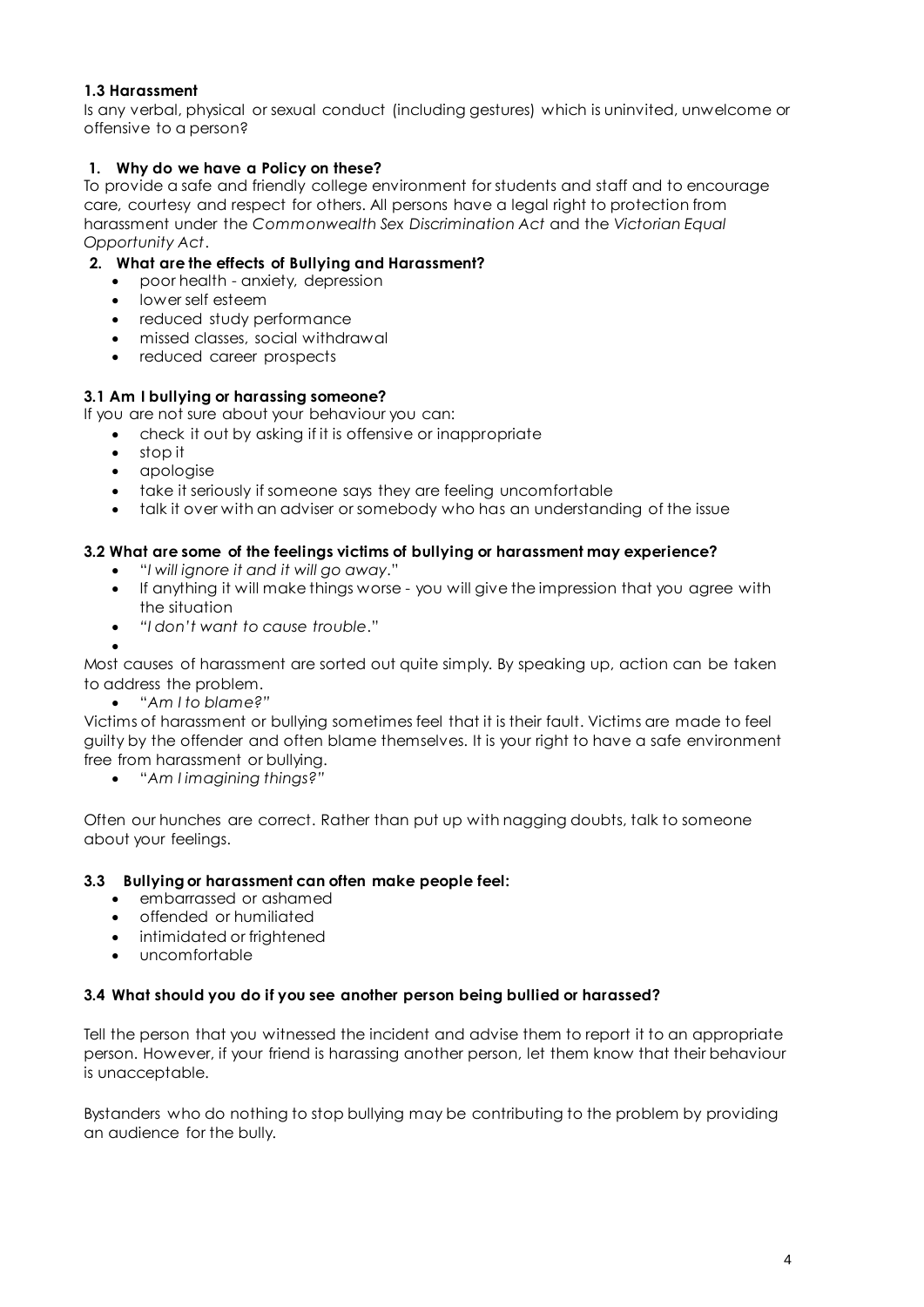# **4.1 Bullying can involve**

- grabbing, aggressive staring, hitting, pinching kicking, pushing and shoving
- publicly excluding a person from your group
- knocking a person's books or belongings out of their hands or off their desk
- teasing a person because of their looks

## **4.2 Cyber-bullying can involve**

- *Flaming*  online fights using electronic messages with angry or vulgar messages
- *Harassment*  repeatedly sending nasty, mean and insulting messages
- *Denigration*  posting or sending gossip or rumours about a person to damage his/her reputation or friendships
- *Outing*  sharing someone's secrets or embarrassing information or images online
- *Exclusion*  intentionally and cruelly excluding someone from an online group
- *Cyber-stalking*  repeated, intense harassment and denigration that includes threats or creates significant fear

## **4.3 Harassment is usually directed at a person because of their gender, race, creed or**

**abilities –** *it can be subtle or explicit*

*Subtle (the most common)* they include:

- offensive staring and leering
- unwanted comments about physical appearance and sexual preference
- racist or smutty comments or jokes
- questions about another's sexual activity
- persistent comments about a person's private life or family
- physical contact e.g. purposely brushing up against another's body
- offensive name calling

## *Explicit (obvious)* **they include:**

- grabbing, aggressive hitting, pinching and shoving, etc.
- unwelcome patting, touching, embracing
- repeated requests for dates, especially after refusal
- offensive gestures, jokes, comments, letters, phone calls or e-mail
- sexually and/or racially provocative remarks
- displays of sexually graphic material pornography
- requests for sexual favours
- extreme forms of sexual harassment will lead to criminal prosecution

## **4.4 What do you do if you are being bullied or harassed?**

- tell the person you don't like what they are doing and you want them to stop
- discuss the matter with a Coordinator, Student Welfare Coordinator or peer mediator, peer support leader or a teacher that you feel comfortable with
- the school will take your concerns seriously all complaints will be treated confidentially

# **5.1 How will your complaint be dealt with?**

Your concerns will be taken seriously. All complaints will be treated confidentially.

School procedures for responding to a student who bullies or harasses others are set out below.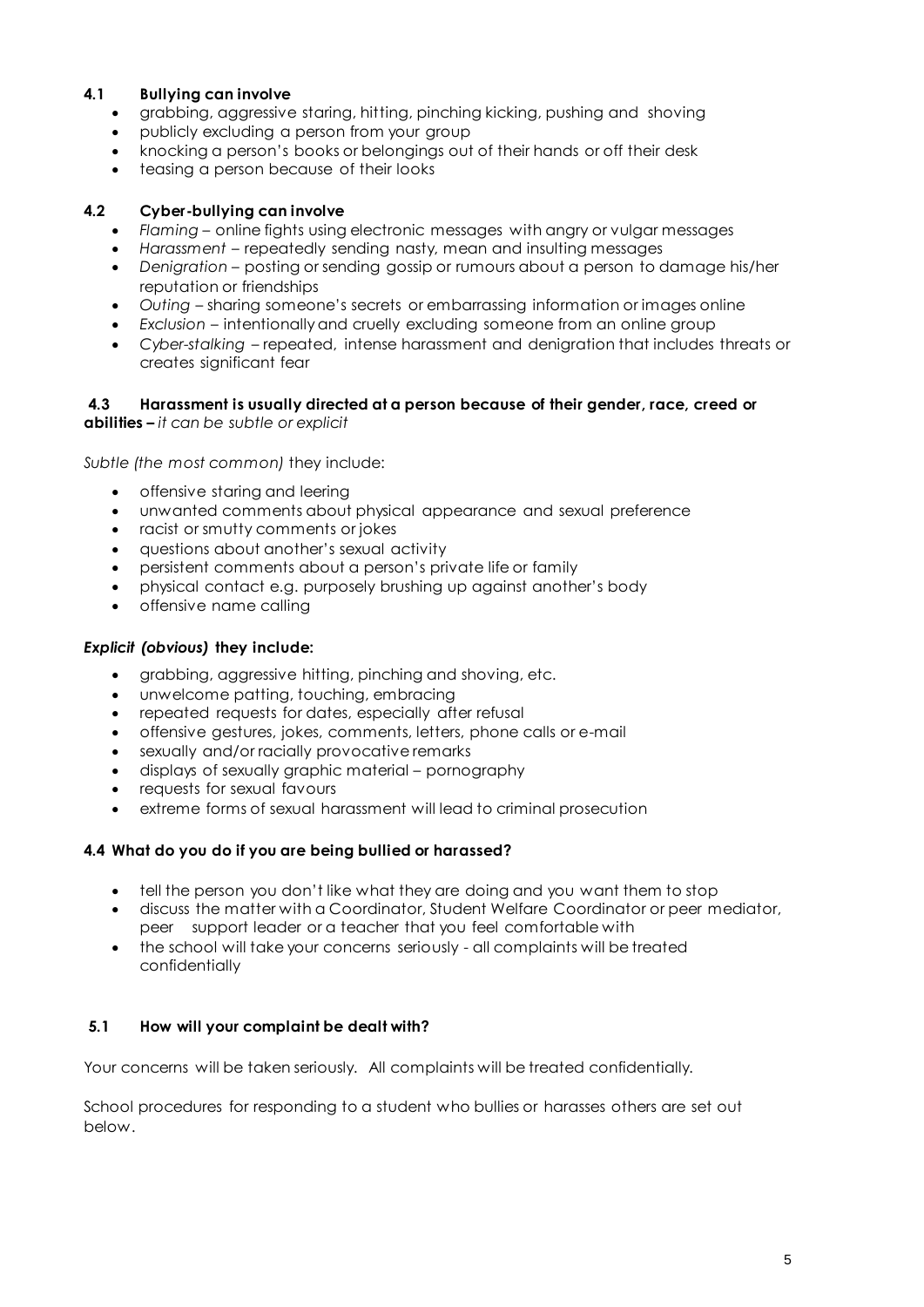# *Level 1*

If the bullying or harassment incident is minor or first time occurrence, teachers may elect to use one or more anti-bullying practices:

- stopping the bullying/re-statement of rules and consequences
- restorative questioning
- think time detention
- private conference
- shared control discussion

If the student does not take control over his/her behaviour, an Incident Report Form should be completed and submitted to the student welfare coordinator, Amanda Henning, Assistant Principal.

# *Level 2*

If the bullying or harassment continues or in instances of severe bullying or harassing, a referral should be made to the Student Welfare Coordinator.

Here, the Student Welfare Coordinator (or another who has responsibility for student welfare) may:

- meet with the student to develop a behaviour contract
- provide discussion/mentoring of different social and emotional learning competencies including structured learning activities
- conduct a restorative conference separately with the perpetrator and "target"

# *Level 3*

For 'at risk' students (many risk factors, few protective factors) whose bullying or harassing behaviour is severe and for other non-at risk students whose bullying or harassing and other aggressive behaviour is resistant to change, an individual 'strength building' plan should be developed by the student welfare coordinator in consultation with student, parents/carers and teachers. Individual strength-building plans and associated interventions help connect the student to positive people, programs and actions in the community, school and home as well as develop the student's inner social and emotional strengths (skills, values)

## *Level 4*

Students whose severe bullying or harassing behaviour resists school efforts and represents a significant threat to the safety and wellbeing should be referred to outside agencies for evaluation. Student Welfare Coordinators will need to be familiar with those community agencies and organisations that can offer more intensive services to the student and student's family.

**Note:** The school may choose, if bullying or harassment persists or the initial incident is of such magnitude, that parents/carers will be contacted and consequences implemented consistent with the school's Student Code of Conduct. Furthermore, the principal may commence formal disciplinary action in line with '*Effective Schools are Engaging Schools - Student Engagement Policy Guidelines' (DET) at any stage in the process depending on contextual information relating to the severity of the bullying (including-cyber bullying) and harassment*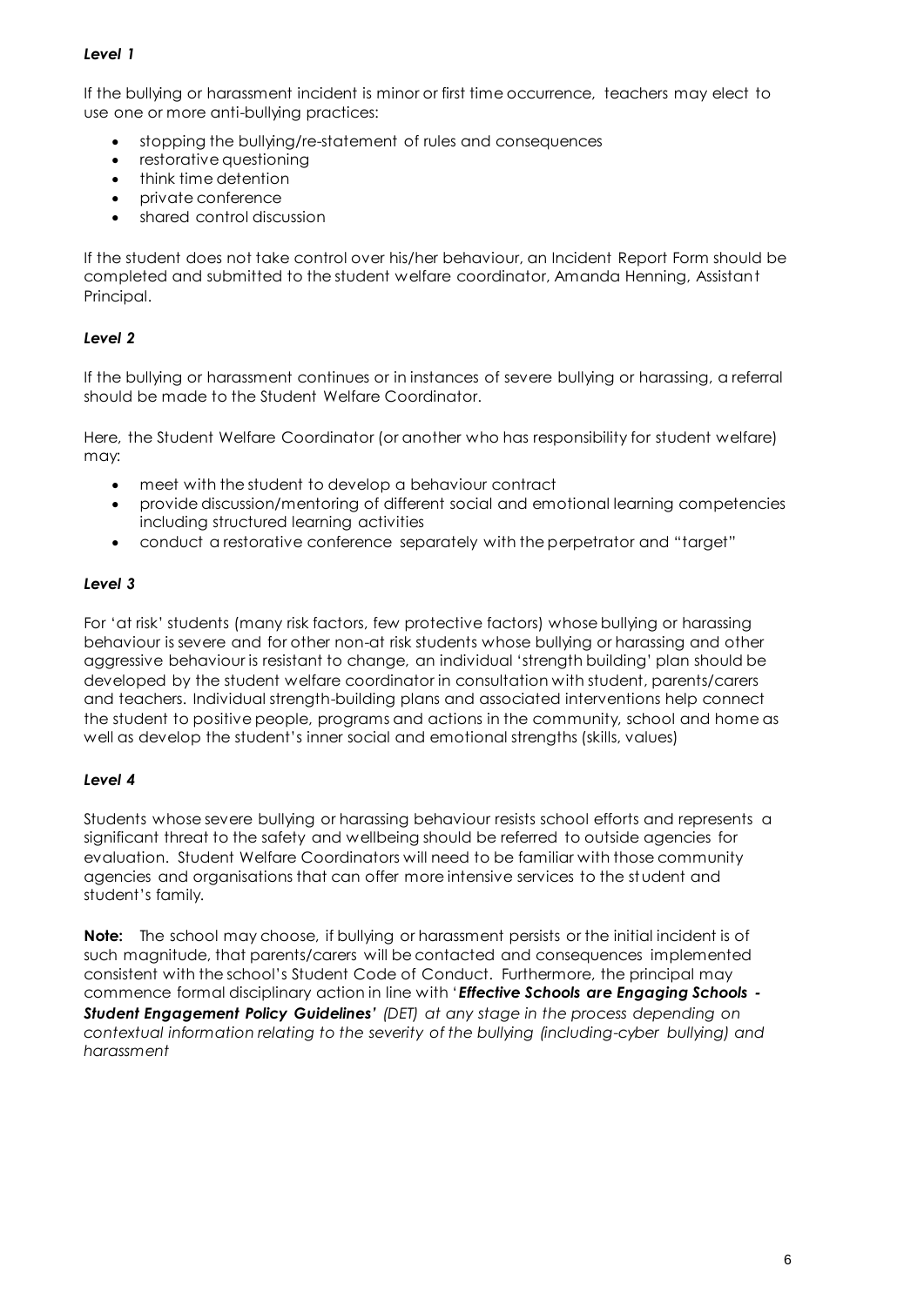# Appendix B

| Reporting on Incident of Bullying / Harassment - Template                                                          |       |                 |                 |                  |                 |                 |  |  |  |
|--------------------------------------------------------------------------------------------------------------------|-------|-----------------|-----------------|------------------|-----------------|-----------------|--|--|--|
|                                                                                                                    |       |                 |                 |                  |                 |                 |  |  |  |
| Date: $/_{---}/$                                                                                                   |       |                 |                 |                  |                 |                 |  |  |  |
| Name of student(s) who appears to have instigated bullying                                                         |       |                 |                 |                  |                 |                 |  |  |  |
|                                                                                                                    |       |                 |                 |                  |                 |                 |  |  |  |
| Year/Class: ________________                                                                                       |       |                 |                 |                  |                 |                 |  |  |  |
|                                                                                                                    |       |                 |                 |                  |                 |                 |  |  |  |
|                                                                                                                    |       |                 |                 |                  |                 |                 |  |  |  |
| Name(s) of witnesses                                                                                               |       |                 |                 |                  |                 |                 |  |  |  |
|                                                                                                                    |       |                 |                 |                  |                 |                 |  |  |  |
| Did you observe the incident?                                                                                      |       |                 | $Yes$ $\square$ |                  |                 | NO <sub>0</sub> |  |  |  |
|                                                                                                                    |       |                 |                 |                  |                 |                 |  |  |  |
| Brief description of incident (what was allegedly said or done to the student who appears to<br>have been bullied? |       |                 |                 |                  |                 |                 |  |  |  |
|                                                                                                                    |       |                 |                 |                  |                 |                 |  |  |  |
|                                                                                                                    |       |                 |                 |                  |                 |                 |  |  |  |
|                                                                                                                    |       |                 |                 |                  |                 |                 |  |  |  |
| What form(s) of bullying took place?                                                                               | □     | Verbal<br>Cyber |                 | $\Box$<br>$\Box$ | Physical $\Box$ | Indirect        |  |  |  |
|                                                                                                                    | Other | □               | Please detail:  |                  |                 |                 |  |  |  |
| Was the incident of bullying:                                                                                      | Mild  | □               | Severe          | $\Box$           |                 |                 |  |  |  |
| Describe how you responded (Did you use a school anti-bullying practice?)                                          |       |                 |                 |                  |                 |                 |  |  |  |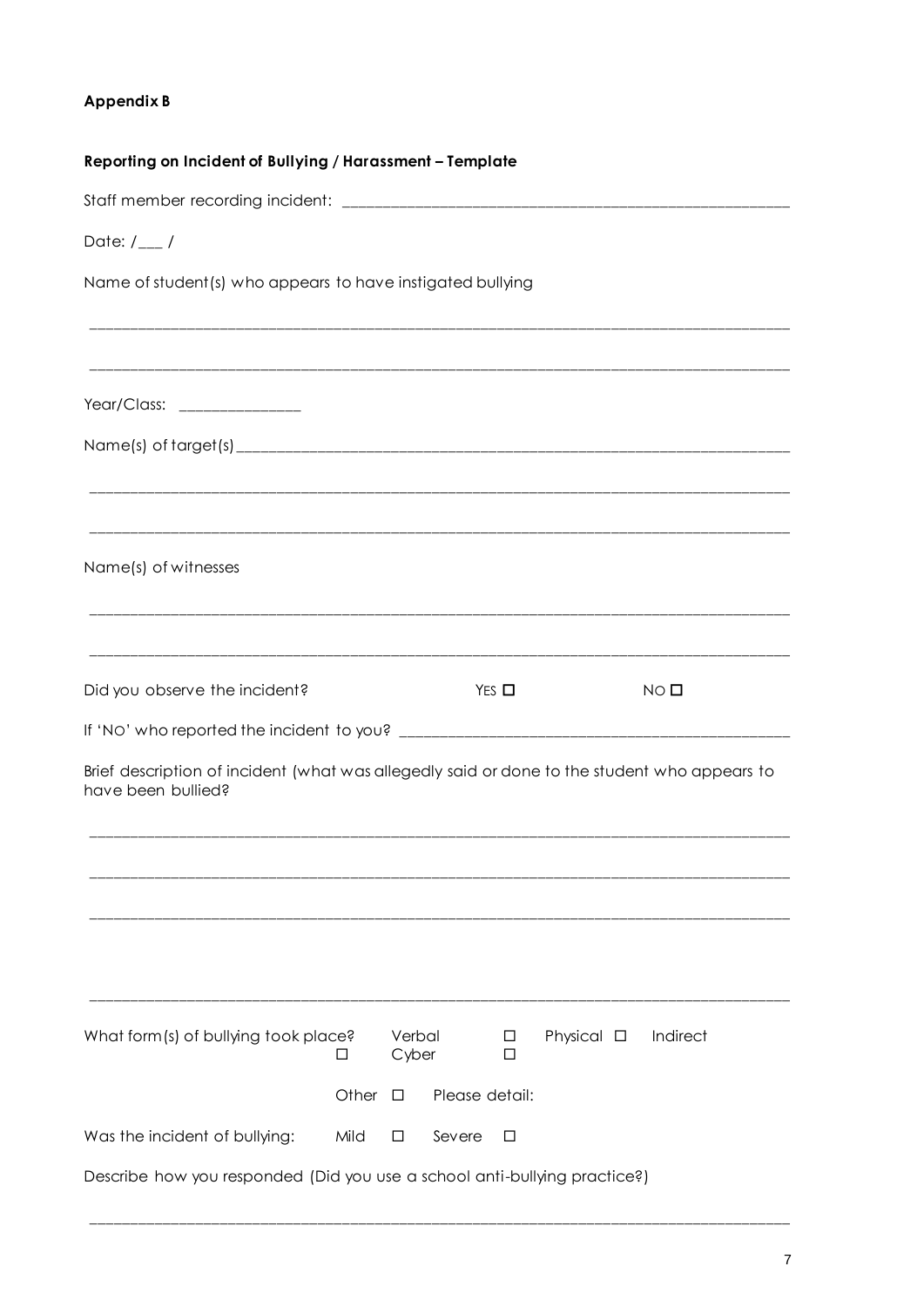| Describe how student responded to your intervention |                                                      |  |
|-----------------------------------------------------|------------------------------------------------------|--|
|                                                     |                                                      |  |
|                                                     |                                                      |  |
| Where / when / time incident took place:            |                                                      |  |
|                                                     |                                                      |  |
| When: before school $\Box$ recess $\Box$            | $l$ lunch $\Box$ in class $\Box$ after school $\Box$ |  |
| Time: $\frac{1}{2}$ am/pm                           |                                                      |  |
|                                                     |                                                      |  |
| <b>Additional comments:</b>                         |                                                      |  |
|                                                     |                                                      |  |
|                                                     |                                                      |  |
|                                                     |                                                      |  |
|                                                     |                                                      |  |
|                                                     |                                                      |  |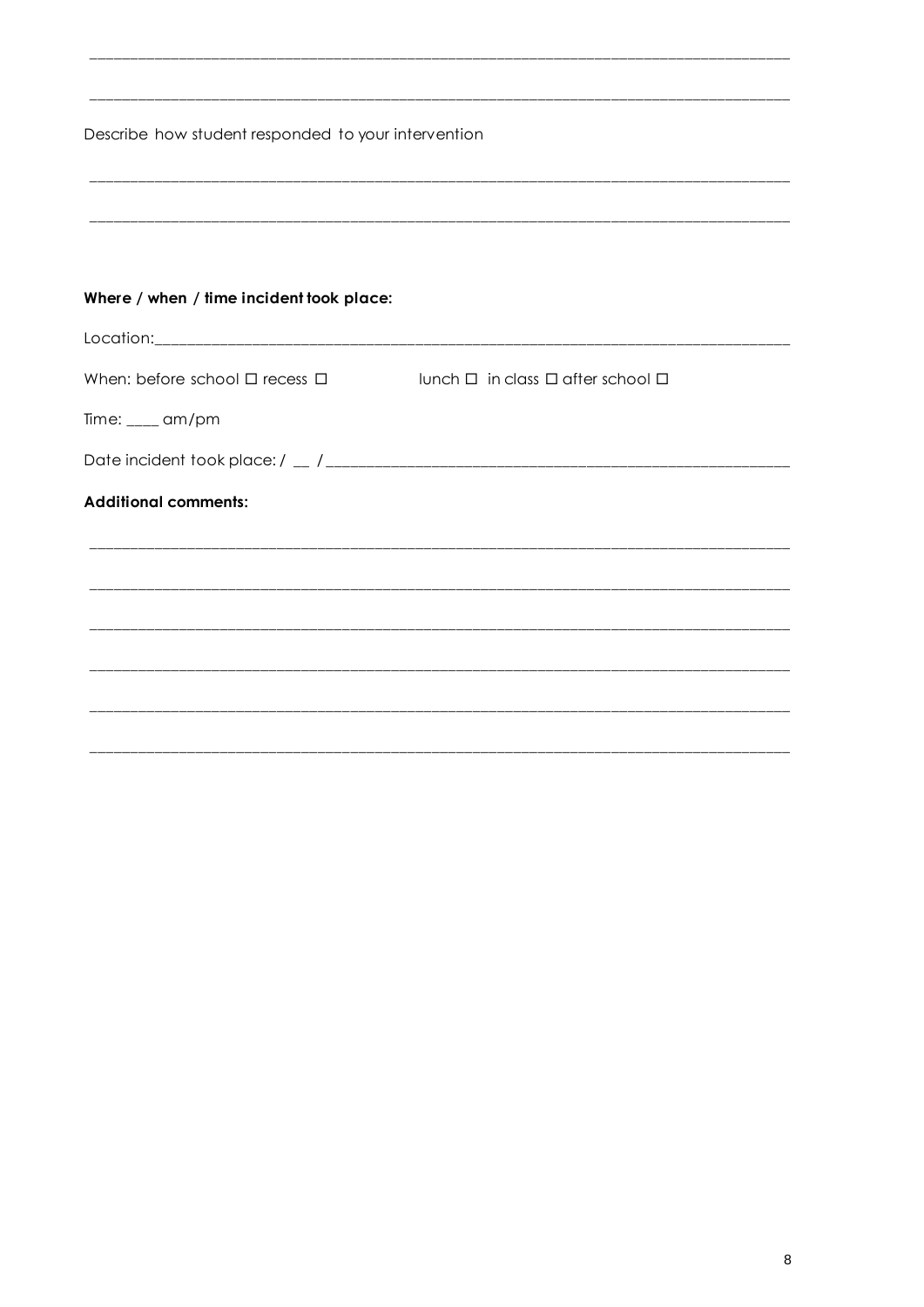# **Appendix C**

| Formal Referral of Student who has bullied / harassed other to Student Welfare Coordinator -<br>Template                                      |                 |                 |  |  |  |
|-----------------------------------------------------------------------------------------------------------------------------------------------|-----------------|-----------------|--|--|--|
| (This form may be completed by a classroom teacher, year level coordinator, school<br>administrator or Student Welfare/Wellbeing Coordinator) |                 |                 |  |  |  |
|                                                                                                                                               |                 |                 |  |  |  |
| Date: / / Position:                                                                                                                           |                 |                 |  |  |  |
|                                                                                                                                               |                 |                 |  |  |  |
| Year/Class: ________________                                                                                                                  |                 |                 |  |  |  |
| History of incident(s) of bullying (dates, description)                                                                                       |                 |                 |  |  |  |
|                                                                                                                                               |                 |                 |  |  |  |
|                                                                                                                                               |                 |                 |  |  |  |
|                                                                                                                                               |                 |                 |  |  |  |
| Have parents/guardian been notified?                                                                                                          | $Yes$ $\square$ | $NO$ $\square$  |  |  |  |
| If 'No' why not?                                                                                                                              |                 |                 |  |  |  |
| Have they attended a conference?                                                                                                              | $Yes \Box$      | NO <sub>1</sub> |  |  |  |
| If 'NO' why not?                                                                                                                              |                 |                 |  |  |  |
| Are they willing to participate?                                                                                                              | $Yes$ $\square$ | $NO$ $\square$  |  |  |  |
| If 'No' why not?                                                                                                                              |                 |                 |  |  |  |
| What appears to be the reason for the student's bullying behaviour (family, peer, school,<br>personal, other)?                                |                 |                 |  |  |  |
|                                                                                                                                               |                 |                 |  |  |  |
|                                                                                                                                               |                 |                 |  |  |  |
|                                                                                                                                               |                 |                 |  |  |  |

\_\_\_\_\_\_\_\_\_\_\_\_\_\_\_\_\_\_\_\_\_\_\_\_\_\_\_\_\_\_\_\_\_\_\_\_\_\_\_\_\_\_\_\_\_\_\_\_\_\_\_\_\_\_\_\_\_\_\_\_\_\_\_\_\_\_\_\_\_\_\_\_\_\_\_\_\_\_\_\_\_\_\_\_\_\_